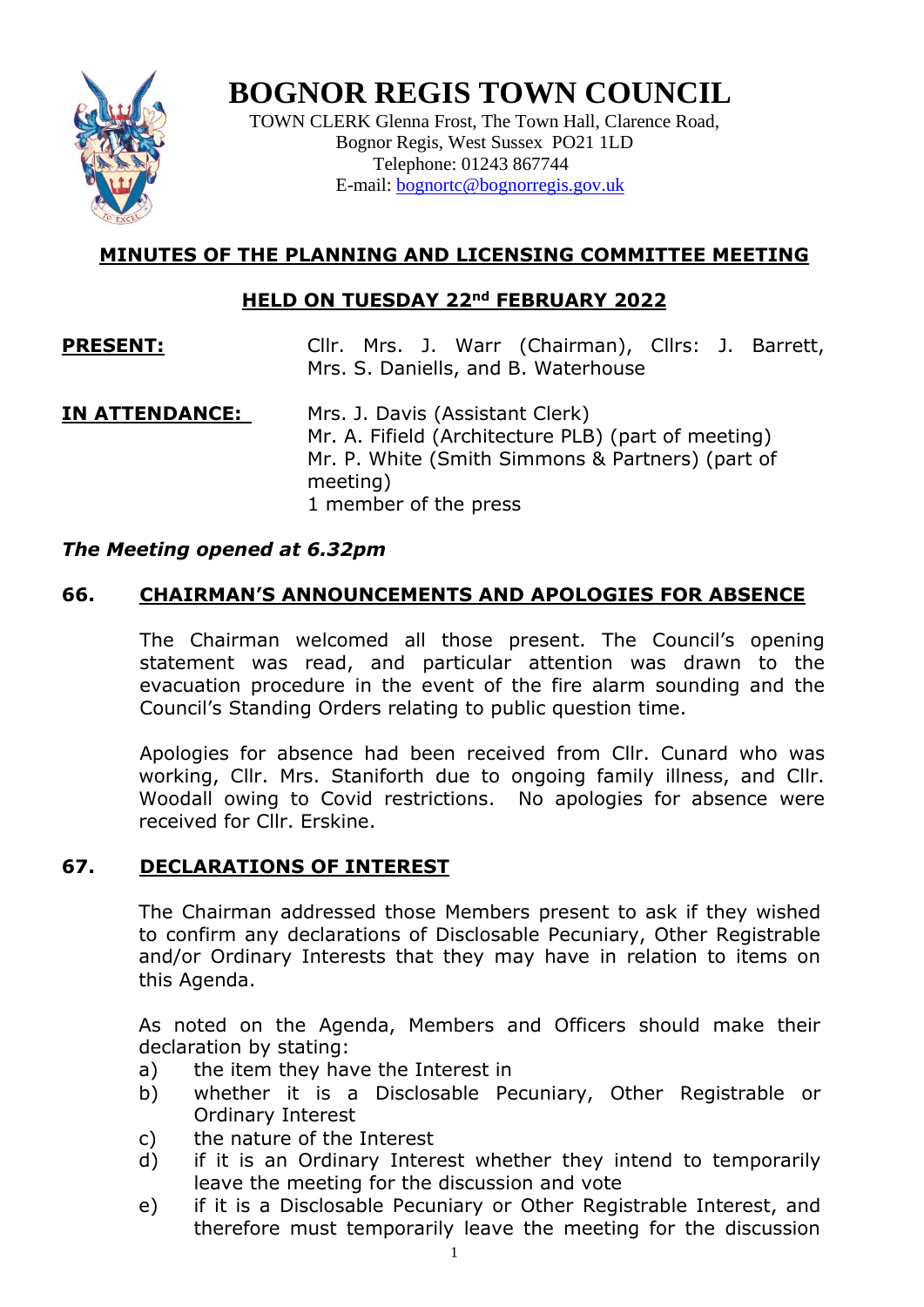and vote, whether they will be exercising their right to speak on this matter under Public Question Time.

They then need to re-declare their Interest and the nature of the Interest at the commencement of the item or when the Interest becomes apparent. They should request that it be recorded in the Minutes that they will leave the meeting and will neither take part in discussion, nor vote on the item.

As per the Agenda, it is each Member's own responsibility to notify the Monitoring Officer of all Disclosable Pecuniary, Other Registrable or Ordinary Interests notifiable under the Council's Code of Conduct, not already recorded on their Register of Interests Form, within 28 days.

The Chairman reminded Members to declare their Interests as any arise or again at the relative point in the meeting if they have already.

#### *There were no declarations of Interest*

#### **68. TO APPROVE THE MINUTES OF THE PLANNING AND LICENSING COMMITTEE MEETING HELD ON 1st FEBRUARY 2022**

The Committee **RESOLVED** to **AGREE** and approve the Minutes of the Meeting held on 1<sup>st</sup> February 2022 as an accurate record of the proceedings and the Chairman signed them.

#### **69. ADJOURNMENT FOR PUBLIC QUESTION TIME AND STATEMENTS**

There were no questions from those seated in the public gallery and the meeting was not, therefore, adjourned.

#### **70. TO RECEIVE A PRESENTATION FROM SMITH SIMMONS & PARTNERS PLANNING CONSULTANCY REGARDING DESIGN AMENDMENTS AND WORK IN PROGRESS ON THE REVISED SCHEME RELATING TO PLANNING APPLICATION BR/311/18/PL (UNIVERSITY OF CHICHESTER, BOGNOR REGIS CAMPUS)**

The Assistant Clerk's report was **NOTED**.

The Chairman welcomed Mr. Andrew Fifield, from Architecture PLB, and Mr. Paul White, from Smith Simmons & Partners to the meeting.

The presentation shared with Members firstly recapped on the consented scheme that had been granted planning permission under application BR/311/18/PL. Ahead of a proposed amended scheme being submitted to the Planning Authority, it was explained that whilst Smith Simmons & Partners had been tasked with designs for the external appearance of the proposed building, the scale and size would remain the same as that for which planning permission has been granted.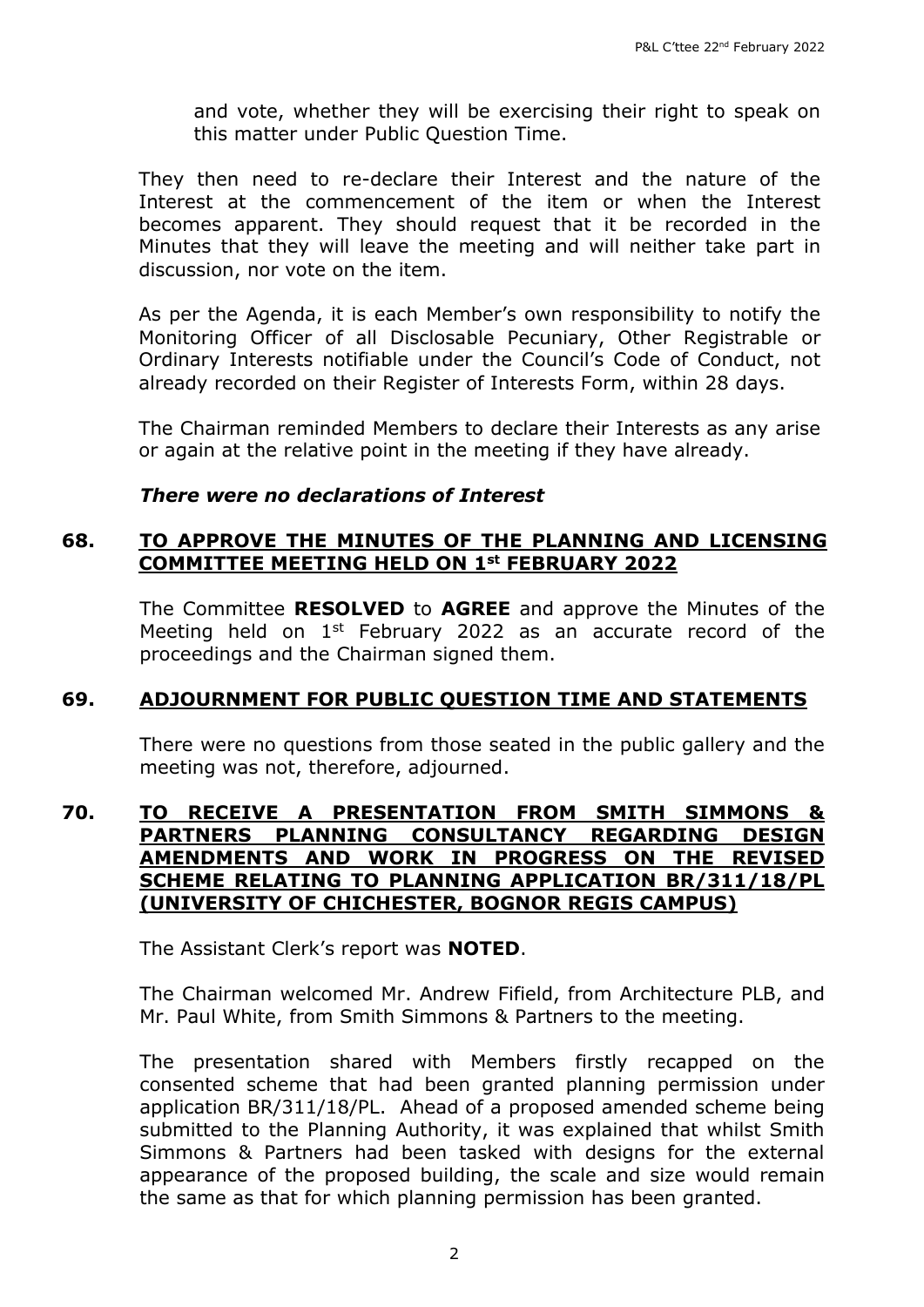In the elevations for the consented scheme, the drawings had shown materials such as dark brick and bronze elements being used in an effort to create a relationship between the proposed student accommodation and the Tech Park. However, on review, it was felt that the new building should look more like the existing student accommodation on the site, and the surrounding Listed Buildings, rather than imitate an academic building such as the Tech Park.

In closing, Mr. Fifield stated that the proposed amended scheme would show a reduction in the number of materials to be used, and lighter brickwork, to present a more simplified and calmer looking development.

Having been invited to ask questions, a Member queried the timescale for the development. In response, it was stated that it is intended that the proposed amended scheme would be submitted for planning approval around March 2022 and that the university has a target of September 2024 for the new student accommodation to be ready for use.

The Chairman thanked Mr. Fifield and Mr. White for the presentation.

#### *Mr. Fifield and Mr. White left the Meeting*

#### **71. TO RATIFY ANY PAVEMENT LICENCE APPLICATION REPRESENTATIONS SUBMITTED BY THE TOWN CLERK IN ACCORDANCE WITH THE DELEGATED AUTHORITY AND PROCESS**

The following decisions were **RATIFIED**:

• Licence Application Number: 115968 in relation to Suga'Kane, 7 York Road, Bognor Regis - Members **AGREED** to offer **NO OBJECTION** to the application to place 3 tables and 8 chairs directly outside the premises from 10am until 9pm Monday to Sunday.

#### **72. TO CONSIDER PLANNING APPLICATIONS ON LISTS DATED 28th JANUARY, 4th AND 11th FEBRUARY 2022**

- **72.1** The Committee noted that there were no views from other Town Councillors to report.
- **72.2** The Committee noted that no representations had been received from members of the public, or neighbouring parishes, in respect of these applications.
- **72.3** The Committee, having considered the applications, **RESOLVED** that its representations be forwarded to ADC (Appended to these Minutes as **Appendix 1**).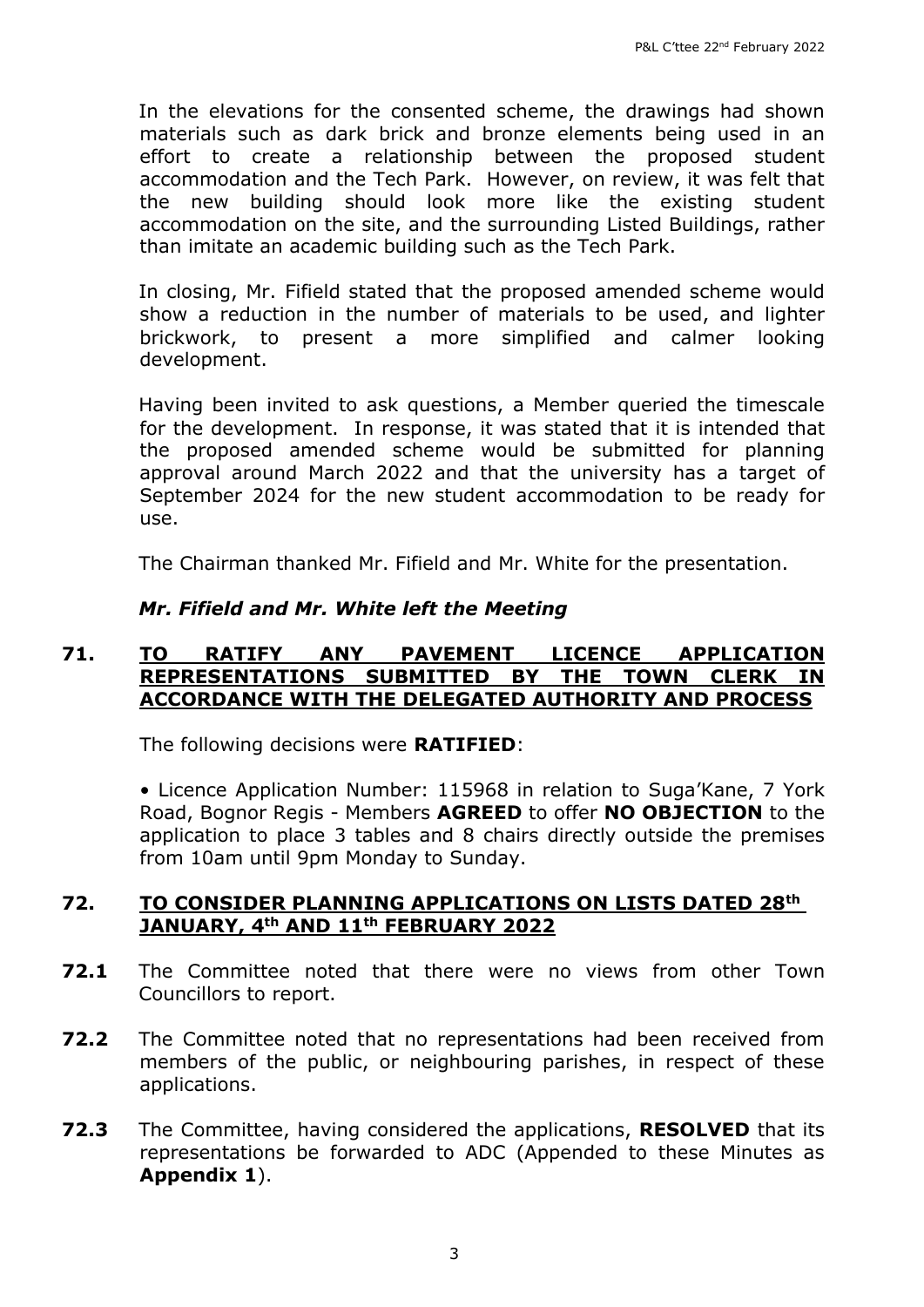### **73. TO CONSIDER PREMISES LICENCE APPLICATIONS, INCLUDING ANY VARIATIONS AND ANY OTHER LICENCE APPLICATIONS**

There were no Premises Licence applications to be considered.

**74.** It was **RESOLVED** to vary the order of business to take the additional agenda item next.

#### **75. TO RECEIVE DETAILS OF ARUN DISTRICT COUNCIL'S PROPOSALS TO VARY IT'S STREET TRADING DESIGNATIONS AND TO CONSIDER ANY COMMENTS TO BE SUBMITTED IN RESPONSE TO THE CONSULTATION**

Following on from the Street Trading and Markets Policy Consultation held between 13<sup>th</sup> September and 25<sup>th</sup> October last year, Members were informed that Arun District Council are currently consulting that it proposes to vary it's street trading designations across the district (as detailed in the Notice of Intention advert attached as **Appendix 2**).

The purpose of the variations is to provide a mechanism under which street trading can be effectively controlled in all areas of the district. ADC state that this is in response to complaints and requests that have been received during the last 18 months.

Members expressed concern about the proposal to redesignate streets, such as Aldwick Road (West Street to Silverstone Ave), as prohibited. Community events held in Bognor Regis, like the Carnival and Illuminations Gala, had historically included some of these streets in their procession route with street traders selling goods to spectators.

There was some confusion in relation to 'The Beach' that was listed amongst the prohibited streets for Bognor Regis, and Members asked that clarity be sought from the District Council as to whether this term referred to the Promenade, the Esplanade, or beyond. It was unanimously agreed that the prohibition of street trading in any area of 'The Beach' would have a significant impact on a seaside resort such as Bognor Regis. Furthermore, it was felt that prohibiting street trading in such prominent locations would not present an opportunity to support expanding businesses and start-ups who were exploring different ways of doing things, and the benefit of this to the Town.

Whilst Members were strongly opposed to Aldwick Road and The Beach becoming prohibited streets, there was also some concern with other areas, such as Queensway, having the opportunity for street trading removed. It would be preferred if all streets were designated as consent streets and each application considered on its own merit.

In relation to Public Authority Car Parks, Members would object to street trading being prohibited in any of those listed within Bognor Regis.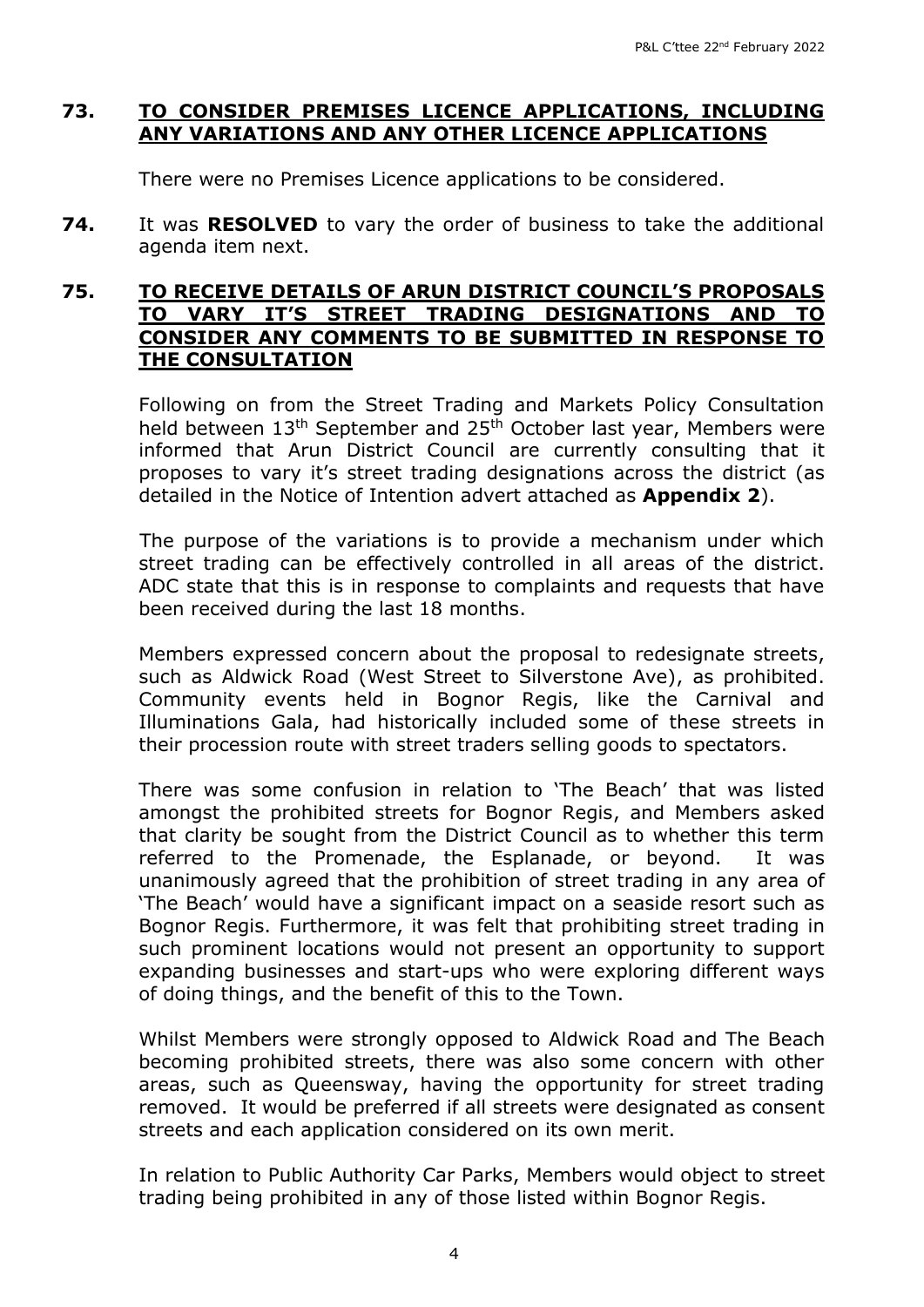Members **AGREED** that a summary of the comments made be submitted to Arun District Council in response to the Street Trading Designation consultation.

#### **76. CORRESPONDENCE**

The Committee **NOTED** receipt of correspondence previously circulated and the following was brought to Members attention:

Additional correspondence included: -

- **76.1** ADC Notification that planning application BR/273/21/PL (198 Aldwick Road, Bognor Regis), to which the Town Council objected, will be determined by ADC's Planning Committee at a meeting to be held at 2.00pm on 2nd March 2022.
- **76.2** ADC Notification that planning application BR/4/22/PL (83 Aldwick Road, Bognor Regis), to which the Town Council objected, will be determined by ADC's Planning Committee at a meeting to be held at 2.00pm on 2nd March 2022.
- **76.3** WSCC Public Notice that Aldwick Road, between the junctions of The Esplanade and Lower Bognor Road, will be temporarily closed to all traffic from  $9<sup>th</sup>$  March 2022 for up to 5 days. The restriction will be in place off-peak only from 09:30 until 15:30, while BT carry out remedial repairs.

#### *The Meeting closed at 7.14pm*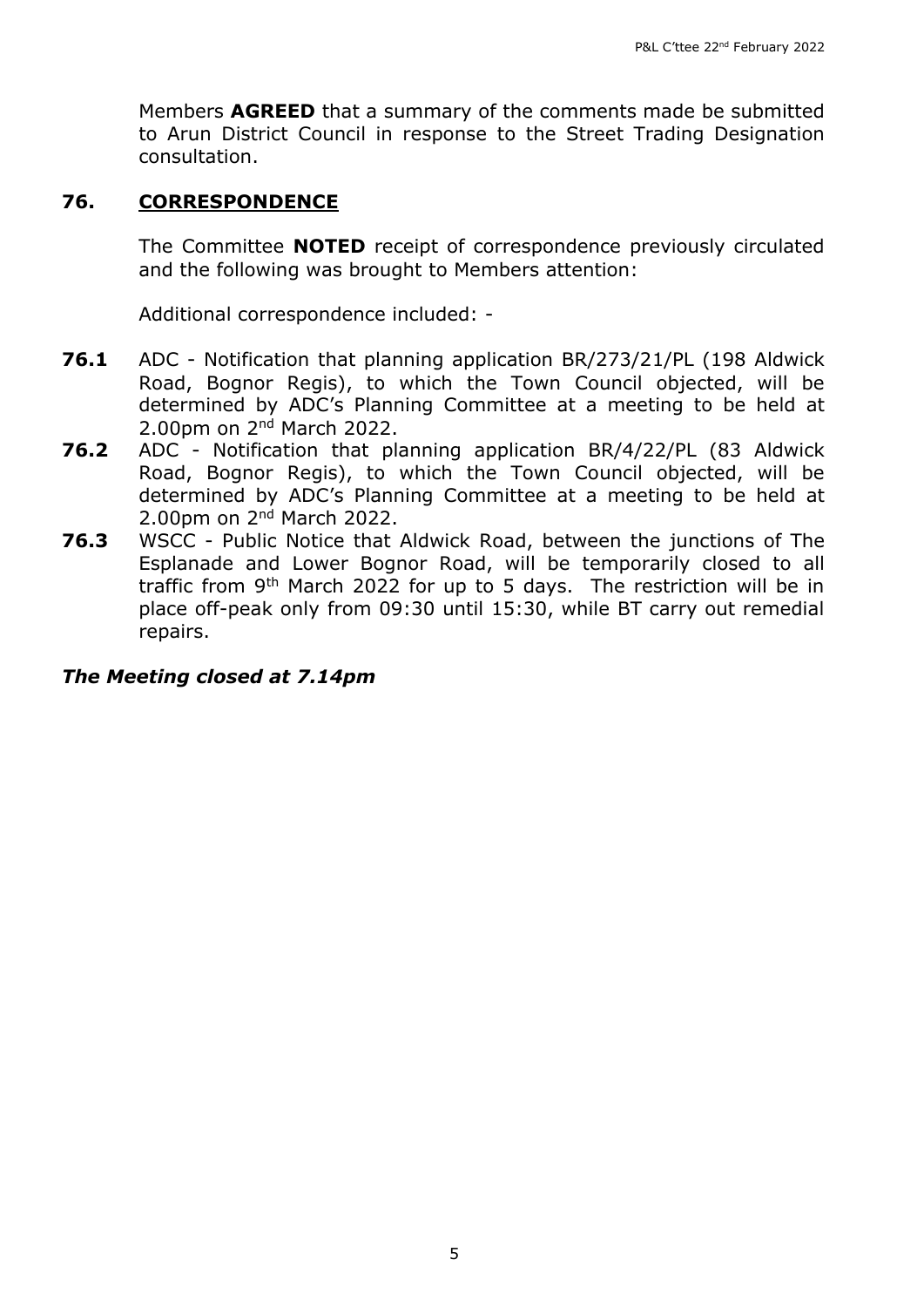# **PLANNING APPLICATIONS CONSIDERED AT THE MEETING OF THE PLANNING AND LICENSING COMMITTEE HELD ON 22nd FEBRUARY 2022**

# **(AS ADVERTISED BY ARUN DISTRICT COUNCIL ON LISTS DATED 28th JANUARY, 4th AND 11th FEBRUARY 2022)**

| BR/281/21/L<br><b>Berghestede House</b><br>1 Shripney Road<br>Bognor Regis<br><b>PO22 9LW</b>  | Replacement of existing garden room with   NO OBJECTION<br>timber framed garden room. (This application<br>may affect the setting of a listed building)                                                                                                                                                            |                                                                                                                                                                                                                                                                                                                                                                                                                                                                                                                                                                                                                                                         |
|------------------------------------------------------------------------------------------------|--------------------------------------------------------------------------------------------------------------------------------------------------------------------------------------------------------------------------------------------------------------------------------------------------------------------|---------------------------------------------------------------------------------------------------------------------------------------------------------------------------------------------------------------------------------------------------------------------------------------------------------------------------------------------------------------------------------------------------------------------------------------------------------------------------------------------------------------------------------------------------------------------------------------------------------------------------------------------------------|
| <b>BR/280/21/HH</b><br>Berghestede House<br>1 Shripney Road<br>Bognor Regis<br><b>PO22 9LW</b> | Replacement of existing garden room with<br>timber framed garden room. (This application<br>may affect the setting of a listed building)                                                                                                                                                                           | <b>NO OBJECTION</b>                                                                                                                                                                                                                                                                                                                                                                                                                                                                                                                                                                                                                                     |
| <b>BR/285/21/PL</b><br>Rear of 73-75 Aldwick Road<br>Bognor Regis<br><b>PO21 2NW</b>           | Change of use from Class E (retail)/B8 storage<br>to C3 residential and the creation of three<br>dwelling units through the conversion of the<br>rear of nos. 73 & 75 and the erection of a part<br>single storey/part two storey rear extension<br>with associated amenity space and refuse /<br>recycling stores | <b>OBJECTION</b> The development results in<br>an intensification of use that adversely<br>affects the character of the area which<br>would affect public and neighbouring<br>amenities. Aldwick Road is an area with<br>a Traffic Regulation Order in place and<br>the development would result in the<br>generation<br>of<br>excessive<br>parking<br>demands; contrary to Policies H SP4, QE<br>SP1 and T SP1 of the Arun Local Plan.<br>The proposal would have the appearance<br>an unduly cramped form<br>of<br>of<br>development which is out of character<br>and would have an unacceptable impact<br>established<br>the<br>pattern<br>of<br>on. |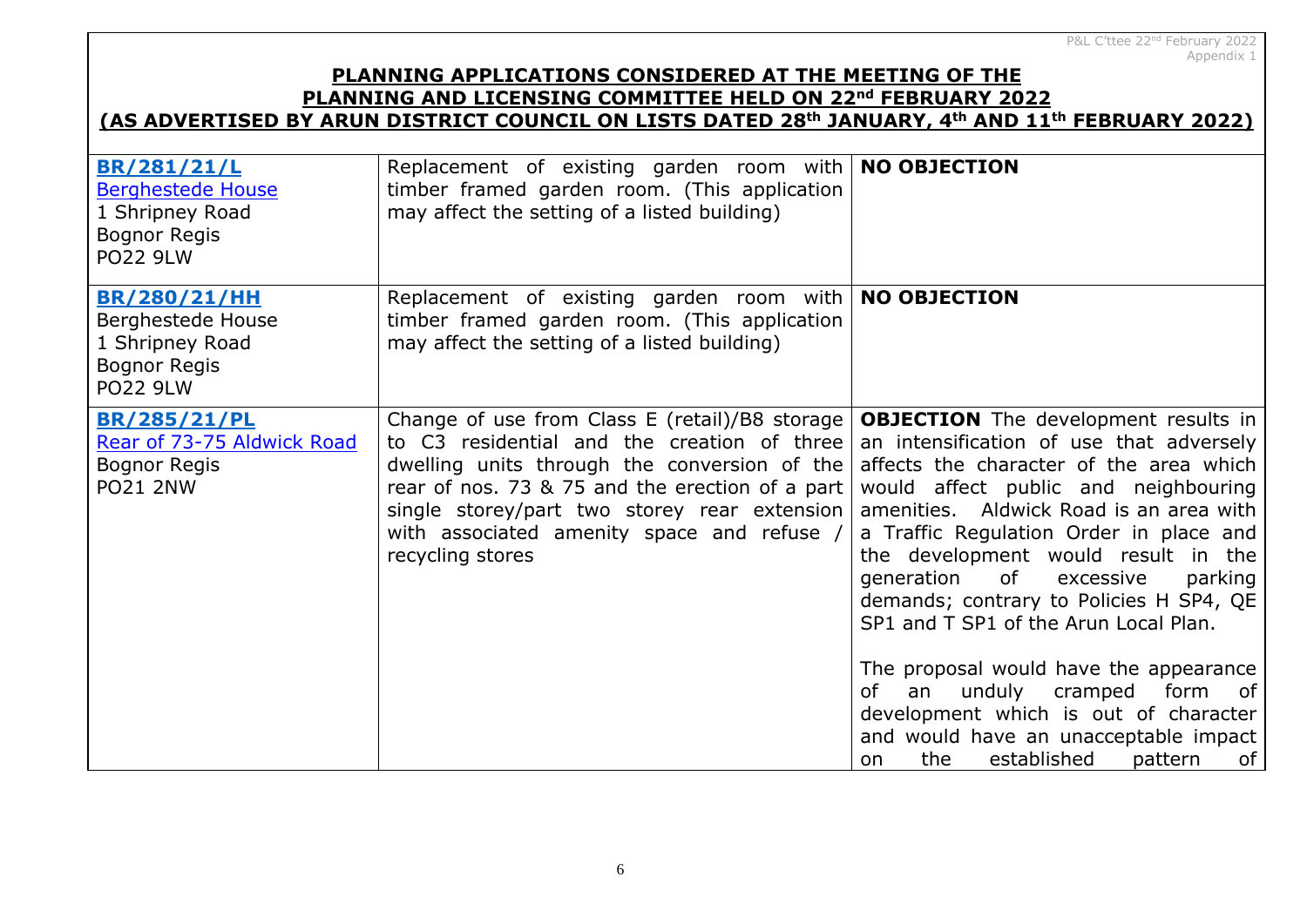| BR/285/21/PL (continued)<br>Rear of 73-75 Aldwick Road<br><b>Bognor Regis</b><br><b>PO21 2NW</b> |                                                                                                                                                                                                                                                                                           | development in the locality in conflict with<br>policies D DM1 and D SP1 of the Arun<br>Local Plan and Part P of the Arun Design<br>Guide.                                                                                                                                                                                                                                     |
|--------------------------------------------------------------------------------------------------|-------------------------------------------------------------------------------------------------------------------------------------------------------------------------------------------------------------------------------------------------------------------------------------------|--------------------------------------------------------------------------------------------------------------------------------------------------------------------------------------------------------------------------------------------------------------------------------------------------------------------------------------------------------------------------------|
| <b>BR/293/21/HH</b><br>73 Nyewood Lane<br><b>Bognor Regis</b><br><b>PO21 2SD</b>                 | Two storey side and rear extension, rebuilding<br>of existing conservatory and demolition of<br>existing garage                                                                                                                                                                           | <b>NO OBJECTION</b>                                                                                                                                                                                                                                                                                                                                                            |
| <b>BR/1/22/PL</b><br>Deal House<br>11-15 Sturges Road<br><b>Bognor Regis</b><br><b>PO21 2AH</b>  | Demolition of existing garage and replacement   NO OBJECTION<br>with 1 No 1-bedroom self-contained unit.<br>Additional cycle store<br>and<br>bin<br>storage<br>following<br>amendments<br>(resubmission<br>BR/236/21/PL). This site is in CIL Zone 4 and is<br>CIL Liable as new dwelling |                                                                                                                                                                                                                                                                                                                                                                                |
| <b>BR/5/22/T</b><br>36-37 Servite Close<br><b>Bognor Regis</b><br><b>PO21 2DE</b>                | 1 No. Sweet Chestnut (T1) – Reduce 3 lowest   NO OBJECTION subject to the approval<br>branches away from conservatory by 2m. 1 No.<br>Acer (T2) - Crown reduction to height 7m and<br>spread 5m                                                                                           | ADC<br>Arboriculturist.<br>the<br>It<br>of<br>is is<br>recommended, if approved, that no work<br>should be carried out if any birds or bats<br>are nesting.                                                                                                                                                                                                                    |
| <b>BR/13/22/HH</b><br>235 Hawthorn Road<br><b>Bognor Regis</b><br><b>PO21 2UW</b>                | Erection of two storey side extension and single<br>storey rear orangery following the demolition of<br>existing rear conservatory and side extension                                                                                                                                     | <b>NO OBJECTION</b> Members noted the<br>comments on Arun's Planning Portal from<br>neighbouring properties. However, whilst<br>sympathetic to the concerns raised,<br>Members found it hard to determine any<br>significant impact that these proposals<br>would have in relation to loss of privacy<br>and, therefore, could find no material<br>grounds on which to object. |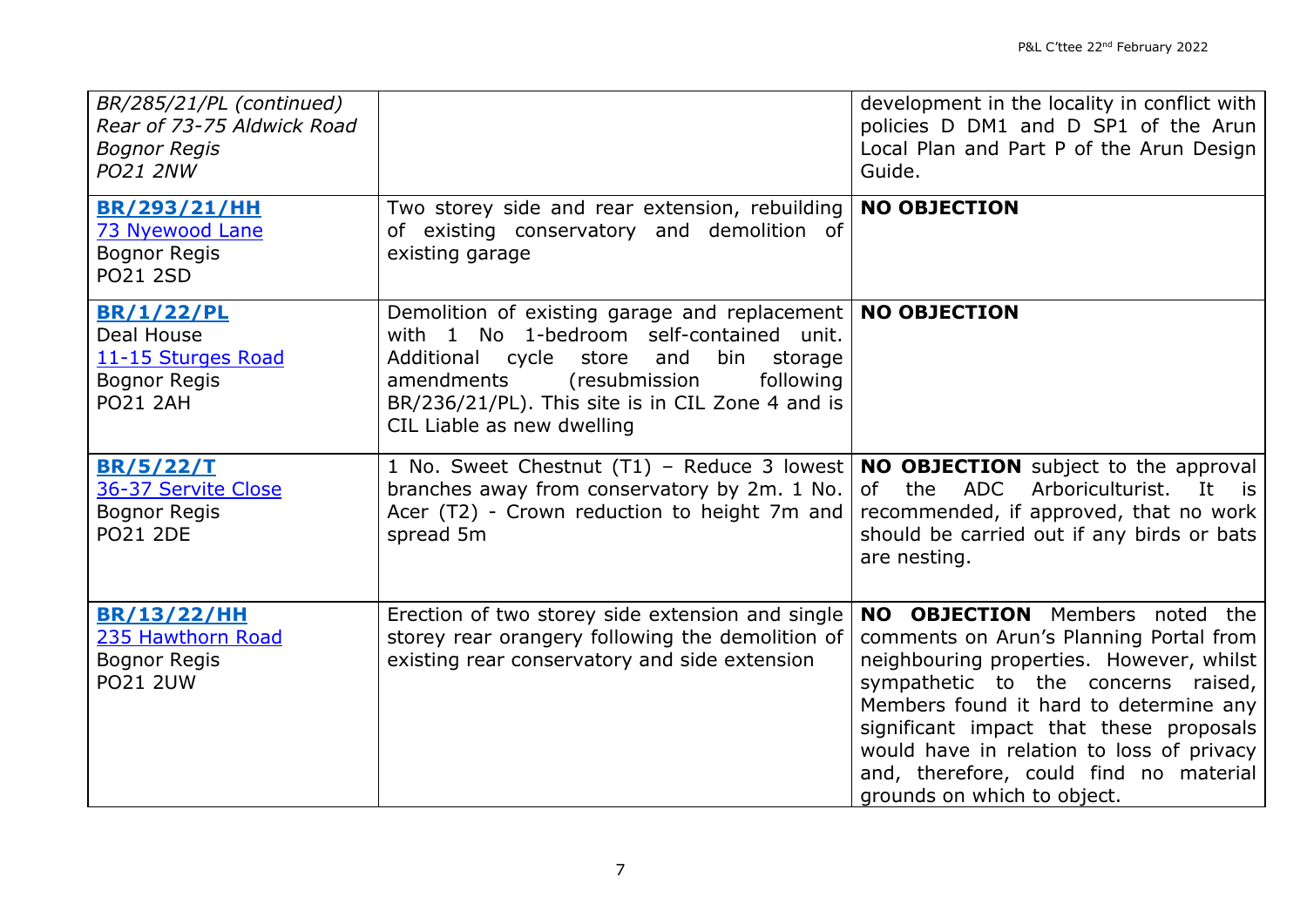| BR/282/21/T<br>Meadow Entry<br>8 Crescenta Walk<br><b>Bognor Regis</b><br><b>PO21 2YA</b> | 1 No. Japanese Maple tree (Acer) - Crown   NO OBJECTION subject to the approval<br>reduction by 4m to leave height and spread at $\sigma$ of the ADC Arboriculturist.<br>9.1 <sub>m</sub>                                                                        | It is<br>recommended, if approved, that no work<br>should be carried out if any birds or bats<br>are nesting. |
|-------------------------------------------------------------------------------------------|------------------------------------------------------------------------------------------------------------------------------------------------------------------------------------------------------------------------------------------------------------------|---------------------------------------------------------------------------------------------------------------|
| <b>BR/17/22/PL</b><br>91 Hawthorn Road<br><b>Bognor Regis</b><br><b>PO21 2BE</b>          | Change of Use from hairdressers (Class $E(a)$ ) to   <b>NO OBJECTION</b><br>Hot Food Takeaway (Sui Generis) with low level<br>ducting system at the rear of the ground floor<br>commercial unit. This site is in CIL Zone 4 (Zero<br>Rated) as other development |                                                                                                               |
| <b>BR/14/22/HH</b><br>25 Pevensey Road<br><b>Bognor Regis</b><br><b>PO21 5NS</b>          | First floor side extension, mansard roof   NO OBJECTION<br>extension with 2 x side dormers and installation<br>of crossover                                                                                                                                      |                                                                                                               |